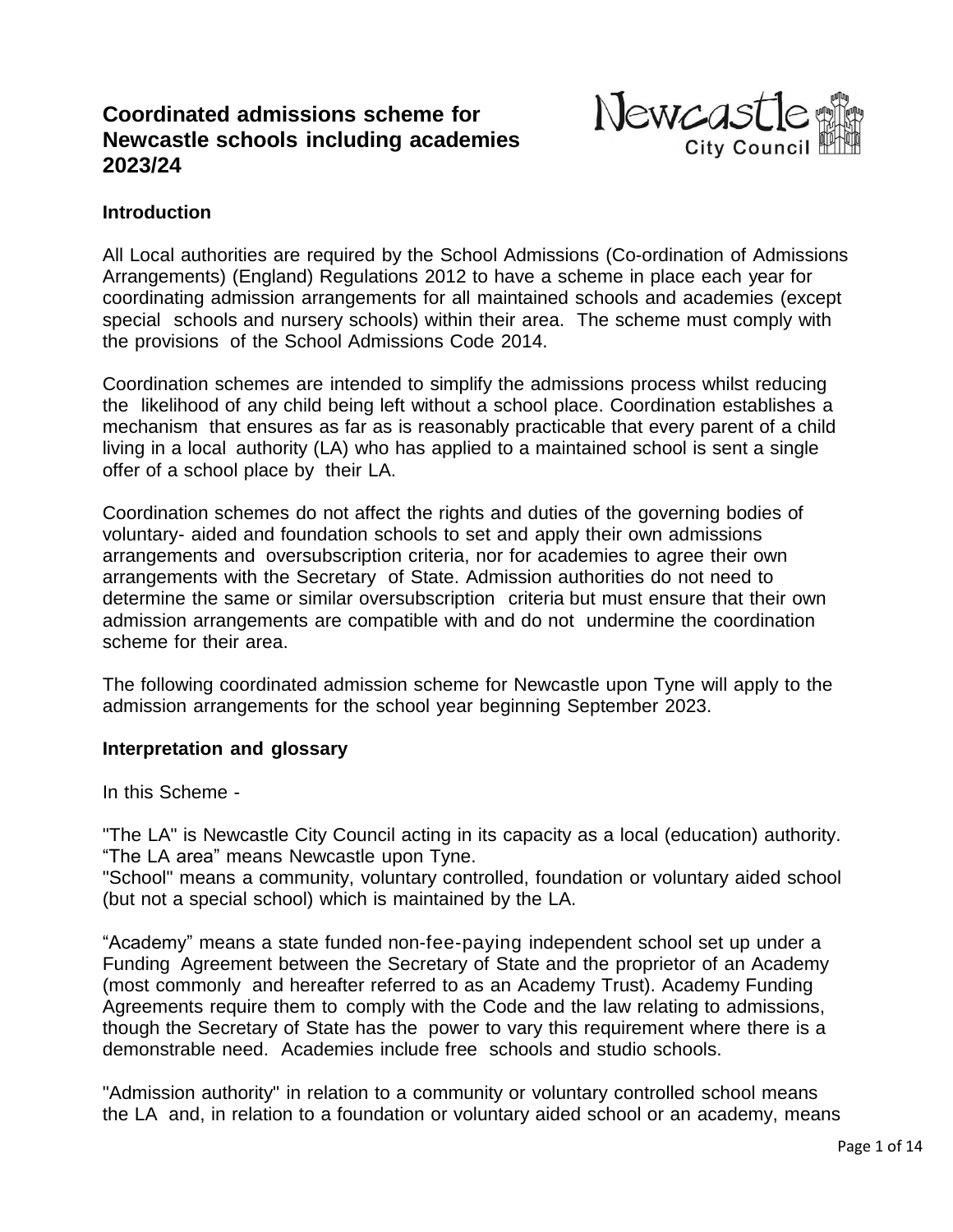the governing body of that school.

"The specified year" is the school year beginning in September 2023.

"Admission arrangements" are the determined arrangements which govern the procedures and decision making for the purpose of admitting pupils to a particular school or academy.

"Late application" means any application for a place in the first year of entry to the school that is received after the closing date for applications.

"Parent or carer" means any person who (as defined in the 1989 Children Act) holds parental responsibility for a child and with whom the child normally lives.

"Home authority" is the LA that a parent resides in.

#### **The scheme**

The scheme will apply to all first, primary, middle, secondary and high schools and academies in the LA area (except special schools and nursery schools) and shall take effect from 28 February 2022.

Under the coordinated scheme, Newcastle City Council will set and apply the oversubscription criteria for all community and voluntary controlled schools in the area. The governing bodies of voluntary aided and foundation schools and academies will set and apply their own oversubscription criteria.

The LA will work with all other admission authorities within Newcastle and with other relevant local authorities to ensure that a fair and transparent system for the allocation of places is achieved.

#### **The normal admissions round**

The scheme will apply to all children whose parents are seeking a school place for the school's initial year of entry for the start of Autumn term 2023 (whether it is their age cohort). The initial years of entry are:

| School type or name              | Initial year of entry |
|----------------------------------|-----------------------|
| <b>First and primary schools</b> | Reception             |
| Middle schools                   | Y <sub>5</sub>        |
| Secondary schools                | V7                    |
| High schools                     | Y9                    |

There will be a common application form available for all applicants, which will be available online and as paper version. Online applications are positively encouraged.

The common application form must be used by parents who live in Newcastle as a means of expressing up to four preferences for a school place for their child either within or outside Newcastle. All preferences expressed on the form are valid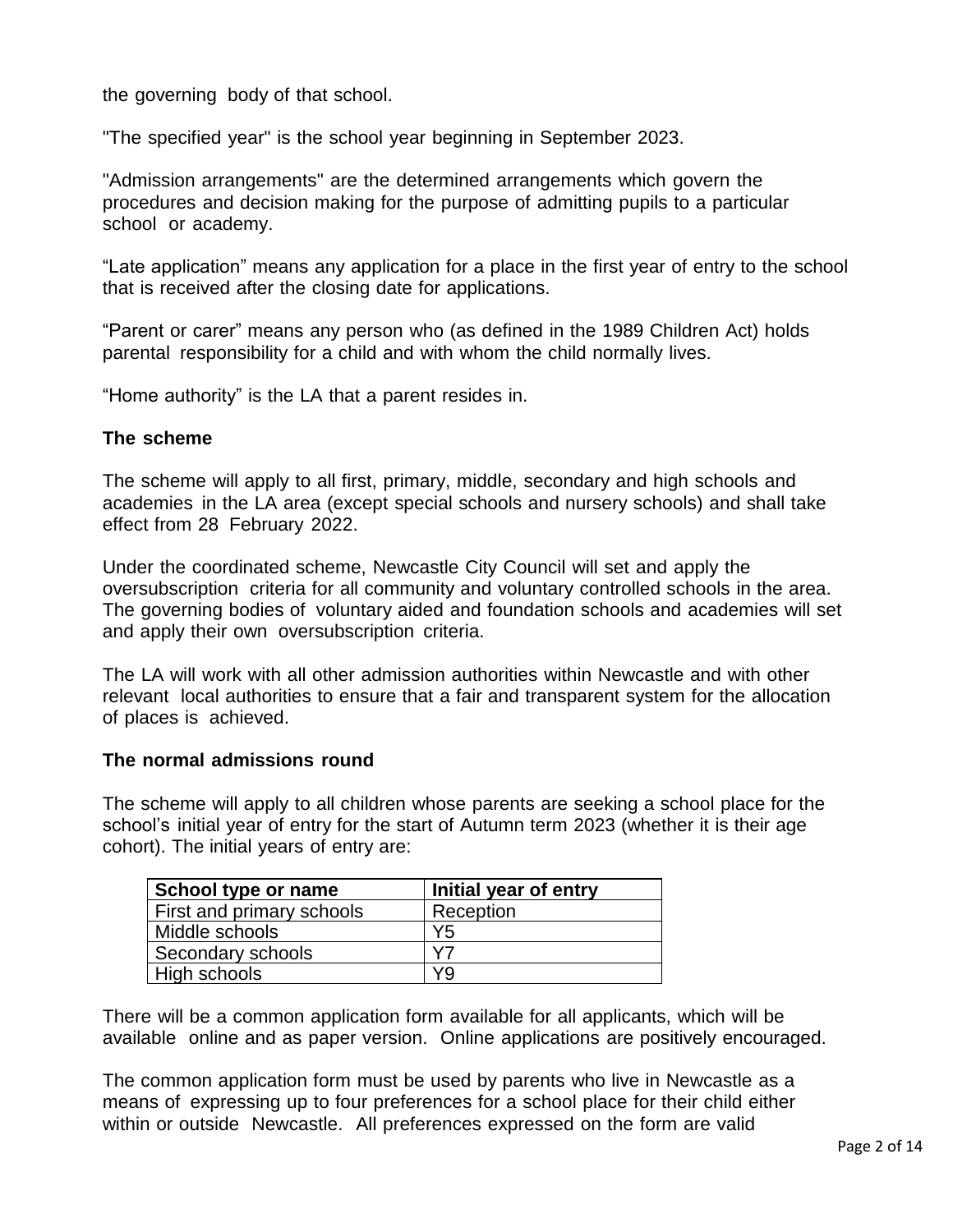applications. Preferences should be ranked in the order of preference. Reasons to support each preference can be included on the form.

The form will specify the closing date and where the application form must be returned to. Completed forms must be returned to the LA before the closing date.

There is a leaflet available explaining the coordinated admissions scheme. This will explain that:

- i) the parent/carer will receive one single offer of a school place
- ii) all preferences will be treated equally
- iii) a place will be offered at the highest ranked school for which the child is eligible for a place under the admission criteria
- iv) if more than one school could offer a place, the parent/carer will be regarded as having ranked the schools in the preference order appearing on the form
- v) if a place is unable to be offered at a preferred school, a place will be offered at an alternative school.

The LA will take all reasonable steps to ensure that every parent resident in their area who has a child due to start primary education or is in their last year of first, primary or middle school is made aware of the procedures for applying for a school place and has access to a copy of the form and supporting guidance.

## **Verification of data**

Parents may be asked to provide proof of address by the LA or by other admission authorities.

## **Supplementary information**

Admission authorities can require parents to provide additional information where the information is required for the governing body to apply its oversubscription criteria to the application. Any requested information should be returned by the dates stated to be considered as part of the application.

## **Testing**

Where a selection or aptitude test of any kind is part of the school's admission arrangements, the admission authority must take all reasonable steps to inform parents of the outcome of selection tests before the closing date for secondary applications on 31 October to allow parents time to make an informed choice of school - while making clear that this does not equate to a guarantee of a selective place.

## **Submission dates**

The application period for both reception and transfers will open from 1 September 2022. This is the date from which parents can apply online or request a paper form.

**31 October 2022, 11:59pm,** is the deadline for parents to apply to the LA for a place in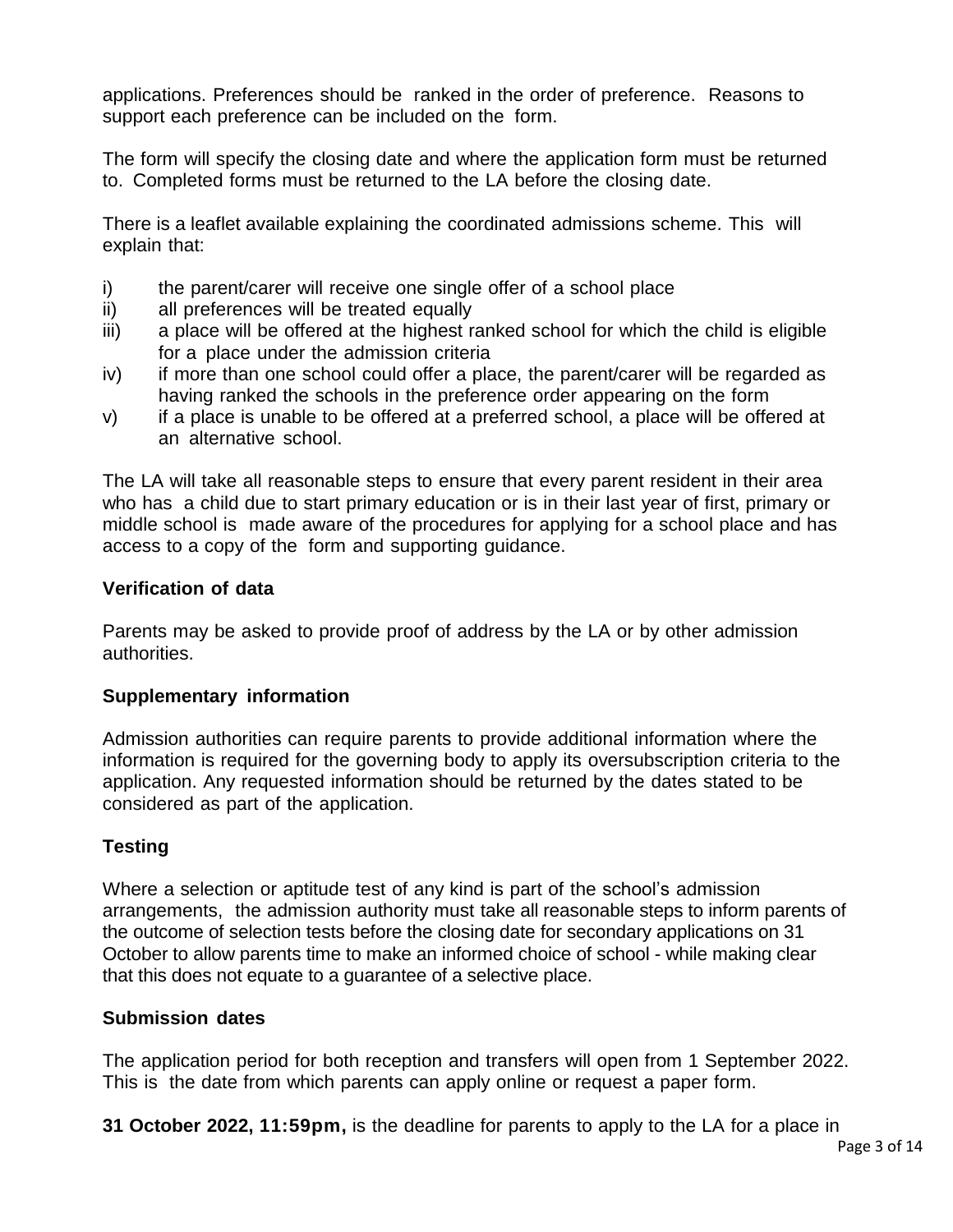a middle, secondary or high school or academy.

**15 January 2023, 11:59pm,** is the deadline for parents to apply to the LA for a place in a reception class.

It is the responsibility of parents or carers to ensure that applications are returned directly to the home LA by the closing date.

#### **Late applications**

Any application for the normal admissions round received after the deadline will be deemed "late". Late applications will be dealt with after all on-time applications have been processed and places allocated. Late applicants will not be made an offer on national offer day. They will be offered as part of the second waiting list process.

Only in exceptional limited circumstances will late applications be considered at the same time as applications submitted on time. These include:

- The illness/death of a close relative such that making an application during the application period was not possible.
- A move into Newcastle from outside the area after the deadline date. Confirmation of the new address must be provided (in the form of evidence of completion of purchase or a tenancy agreement).
- Where there has been a delay in the LA receiving the application due to a LA administrative error.

Documentary evidence should be provided with the application to verify the circumstances which caused the application to be late. If evidence cannot be provided, the application will not be considered as an exception. The LA will determine whether the late application is considered as an exception.

**21 November 2022** is the deadline for asking for a late application for a place in a middle, secondary or high school or academy to be considered as an on-time exception.

**30 January 2023** is the deadline for asking for a late application for a reception place to be considered as an on-time exception.

#### **Changing preferences**

No changes will be accepted to applications after the deadline date has passed, unless there is a genuine reason for the change, such as a change of address or siblings have changed schools. The deadlines and evidence requirements are the same as for exceptional late applications. If these are not met, the request will not be considered as an exception.

Any accepted request to change preferences will cancel out and replace the previous application. If submitted after the deadline date, and not agreed by the LA as an exception, this means the original application will stand. The new applications will be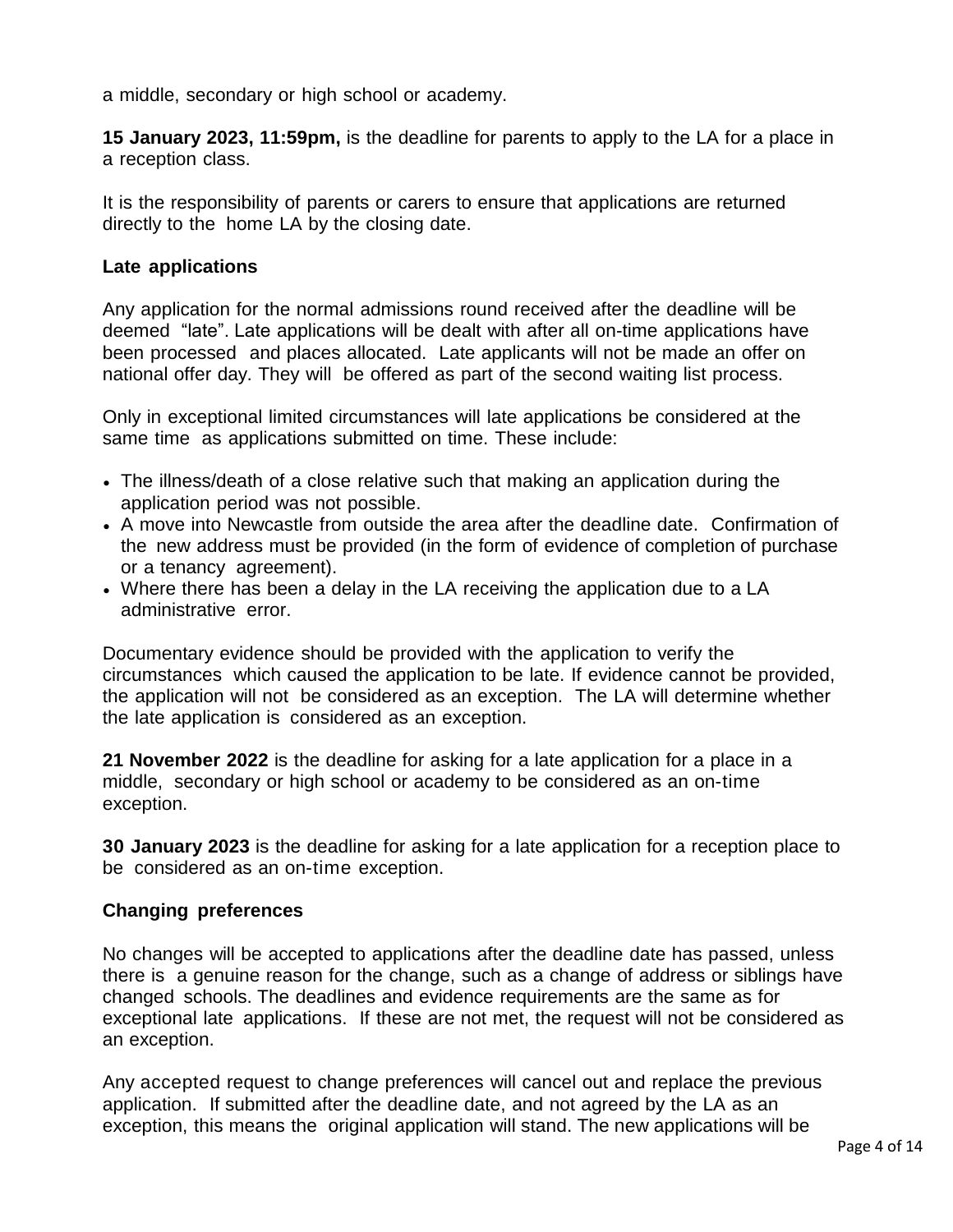processed as late and will be considered as part of the second waiting list process.

## **No form received**

Where no form is submitted, no school place will be offered.

#### **Processing applications**

After the closing date the LA will forward details of relevant applications received on time to other admission authorities in its area and to other LAs if a preference is made for a school in another area.

Parental preferences will be ranked by every admission authority strictly according to the oversubscription criteria for the relevant school. The ranked lists will be returned to Newcastle LA by the specified date detailing how the oversubscription criteria have been applied to the list.

The order of school preference listed on the application form will not affect these rankings.

#### **Determining offers**

The LA will act as a clearing house for the allocation of places by the relevant admission authorities. The LA will only make a decision on the offer or refusal of a place in response to any preference expressed on the form where:

- i) it is acting in its separate capacity as an admission authority, or on behalf of another admission authority that has delegated its role to the LA, or
- ii) an applicant is eligible for a place at more than one school, or
- iii) an applicant is not eligible for a place at any school that the parent has nominated.

The LA, using preference data and oversubscription criteria rankings (including those from own admission authority schools and academies), will allocate places according to each parent's preference ranking as follows:

- Where a parent's first preference can be met, a place will be allocated at that school. The LA will not consider any lower ranked preferences.
- Where a parent's first preference cannot be met, but a lower preference can, a place will be allocated at the lower preference school. Any higher preference applications will be placed on the waiting list for that school(s) and ranked according to the oversubscription criteria. Any preferences ranked lower than the preference offered will not be considered.
- Where none of the parent's preference can be met, a place will be allocated at the nearest Newcastle school with available places based on the straight-line distance from home to school. The applications for preferred schools will be placed on the waiting lists for those schools and ranked according to their oversubscription criteria.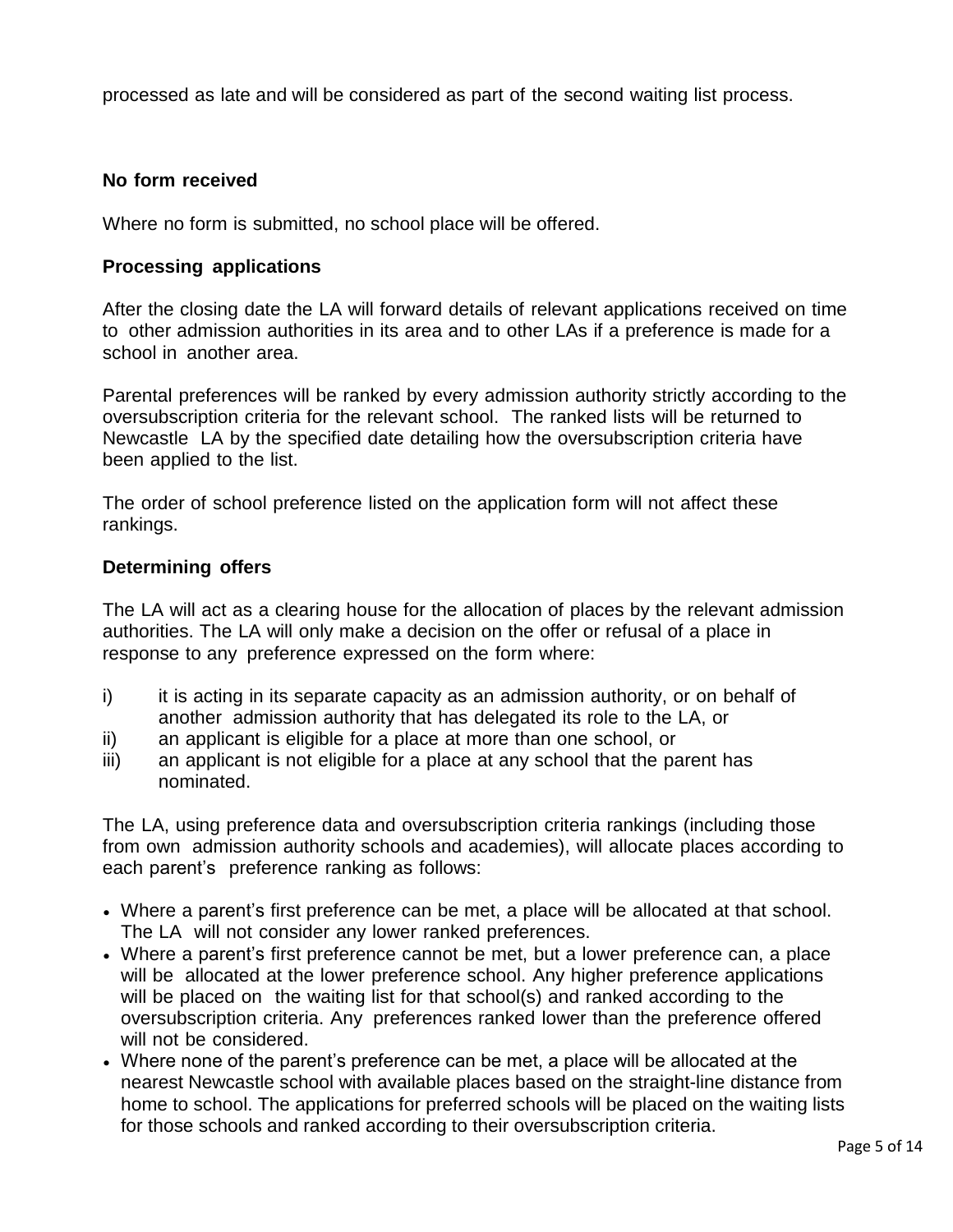#### **Distance measurements**

Distances are measured in a straight-line distance from a single fixed central point at the school to a point in the centre of the home address of the child, using the Local Land and Property Gazetteer and British National Grid Easting and Northing co-ordinates.

#### **Reception and Transfer Offers**

Parents will receive one offer of a school place. Parents who applied online will be sent an email advising them they can log in on national offer day to find out their allocated school. Parents who submitted a paper application will either be posted a letter on national offer day by second class post or be emailed this information. Offer information will not be given out over the telephone.

If a parent was refused a place at a preferred school, they will be directed to their right of appeal.

#### **Responding to offers**

Parents are required to respond to the LA regarding the offer of a school place to either accept or refuse it within two weeks of national offer day. If the parent does not confirm to the LA that they accept the place, the LA may remove the place and reallocate it to another child.

Parents should not refuse a place unless they are certain of a place at an alternative school. This does not remove the parent's right of appeal for schools refused by the LA.

If a parent wishes their child to be considered for an alternative school(s) after offer day, a new application must be completed listing the new order of preferences. This will cancel out and replace the previous application. Parents are only allowed a maximum of four active preferences in any local authority at one time.

#### **Waiting Lists**

Children will be kept on a waiting list for any school ranked higher on their form than the school at which they were offered a place. For example, where a parent has been allocated a place at their second preference school, they may be placed on the waiting list of their first preference school but not their third.

Where a parent has been offered a place at a school they did not nominate on their form, they will be placed on the waiting list of all the schools they did nominate and considered for places at those schools if any become available.

Waiting lists will be kept by all admission authorities until at least **31 December 2023**. The waiting list will be maintained strictly in accordance with the oversubscription criteria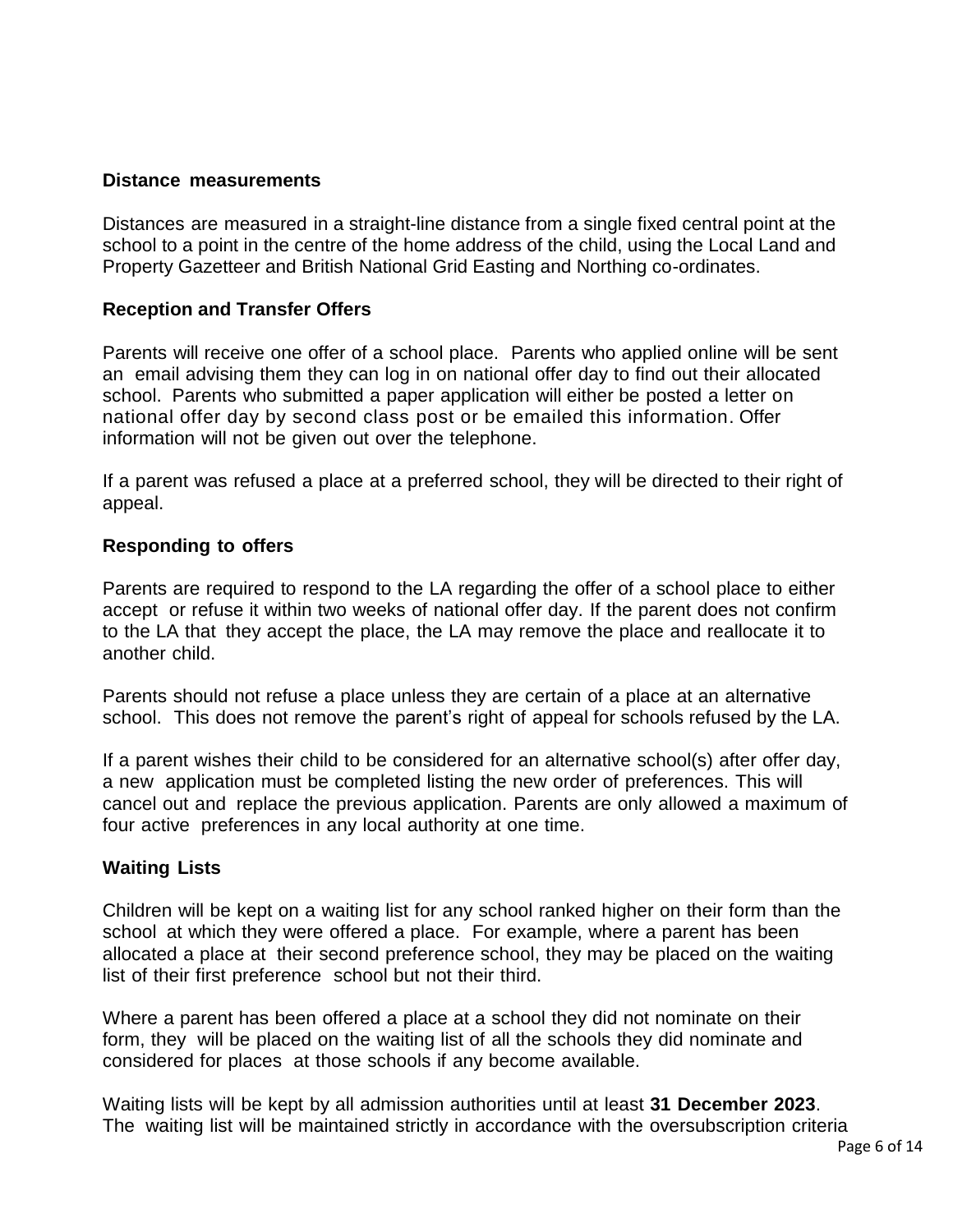and if a place becomes available this will be offered to the child ranked highest on the list. Places on waiting lists will change over time as new applications are received.

When any place in a school is refused, the LA will reallocate that place to the child at the top of the waiting list for that school. There will be three waiting list phases when places will be reallocated after national offer day:

- i) First waiting list process will reallocate places that have become available since offer day. Only applications received on time are included in this process.
- ii) Second waiting list process will reallocate places that have become available since first waiting list process. Late applications and late changes to preferences are included at this stage.
- iii) Following the second waiting list process, places will be re-allocated regularly.

The only legal offers up until 31 August 2023 will be from the LA. From 1 September 2023, offers will be made directly by schools or via the Local Authority if the school buys into their SLA.

## **Appeals**

All parents have the right of appeal if refused a place at a school. Appeals are coordinated by the relevant admission authority. Appeals will be heard by an independent appeals panel and if the panel uphold the appeal, the decision is legally binding on the admission authority and they must admit the child.

## **Applying for a year outside the child's age group**

The LA expects children to attend school within their relevant age group. Where a parent would like to delay admission to reception by a whole school year this will be considered by the appropriate admission authority.

Any request to transfer to middle, secondary or high school a year early or late would be considered and decided at the discretion of the admission authority. The LA expects requests for students who have previously been taught out of year group to be upheld by the admitting admissions authority unless there is significant reason it would be in the child's best interests for the request to be refused.

Any request agreed will be included along with all other applications for a school place at a particular school in the process of determining allocation of places.

Full time reception places are available from the September following a child's fourth birthday. Parents can request that the date their child is admitted full time is deferred until the term after which their child reaches compulsory school age (age 5).

The LA will provide a form and process to request a child is taught outside their natural year group. This request form will form part of the decision making by the admissions authority, following their procedures and national guidance. The views of the Head Teacher of the school will be taken into account during this process.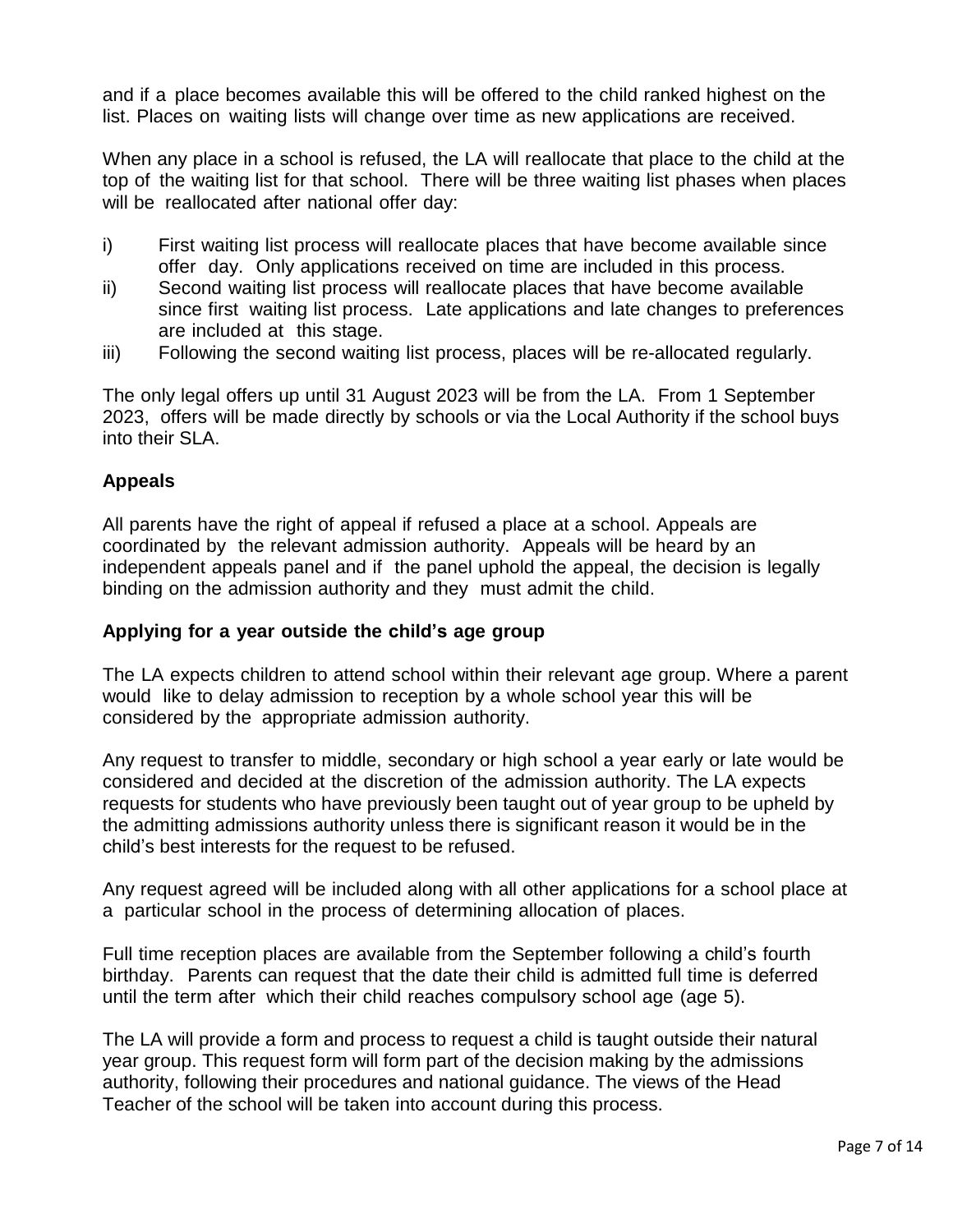### **Shared responsibility**

Where two adults have shared responsibility for a child, they should agree before submitting the application which schools to name as their preferred schools. Where conflicting applications are received, or the Admissions Team is made aware of a dispute between parents, all applications will be placed on hold and will not be processed until:

- i) one joint application is made; or
- ii) written agreement is provided from both parents; or
- iii) a Court Order is obtained confirming which parent's application carried precedence.

#### **Children of UK service personnel and Crown Servants**

The LA will allocate a place in advance for families of UK service personnel and Crown Servants with a confirmed posting to the area, where they are moving to the area outside of the normal admission round.

#### **Applying for places outside of the normal transfer times**

Parents with children of school age who move into the city and require a school place outside of the normal transfer times should contact the Admissions Team if they require advice on schools with places.

Parents who want a place in a Newcastle school will need to complete the LA's In Year application form and return it to the LA Admissions Team. Parents are allowed to name at least two preferred schools on the form.

Places cannot be allocated on the basis of intended future changes of address unless house moves have been confirmed, for example through the completion of purchase or the signing of a formal lease agreement. Documentary evidence to support the new address may be required.

In Newcastle most schools manage their own in year admissions directly. The LA will forward the application on to the school and the school will inform the parent if they are able to offer a place. If no place is available at a preferred school, the LA will make the parents aware of this and encourage parents to apply for alternative schools.

The child is expected to take up the offer and attend the allocated school within 10 school days of being made an offer, or the offer may be withdrawn.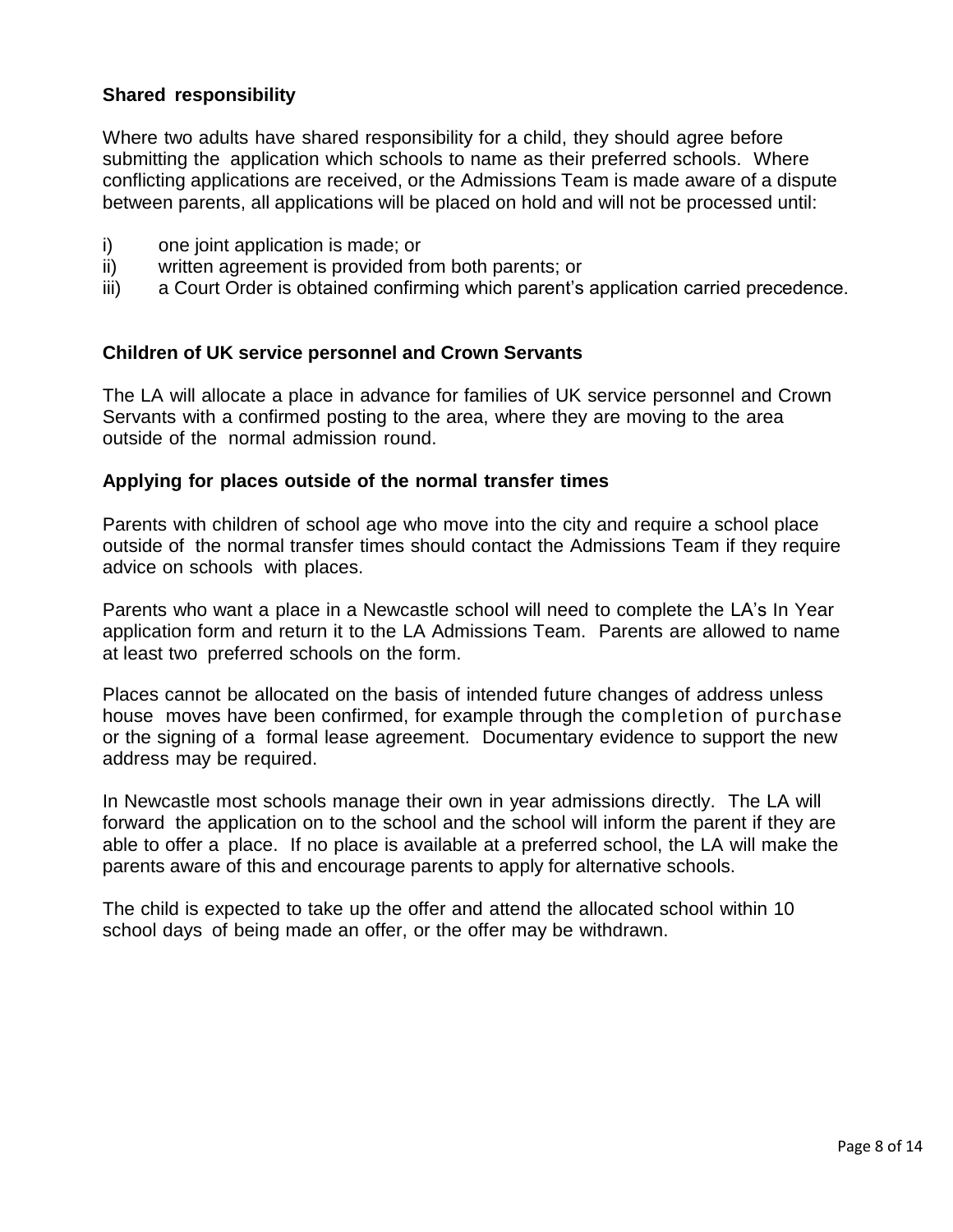## **Coordination timetable for transfer to middle, secondary or high school in 2023 (including academies)**

| <b>Date</b>      | <b>Event</b>                                                                                                                                                                                                                       |
|------------------|------------------------------------------------------------------------------------------------------------------------------------------------------------------------------------------------------------------------------------|
| 1 September 2022 | Application process opens online for 2023/24                                                                                                                                                                                       |
| 31 October 2022  | Closing date for all applications to be received by the LA                                                                                                                                                                         |
| 21 November 2022 | Last date for any late applications to be submitted and be considered<br>as exceptions                                                                                                                                             |
| 25 November 2022 | Applications for own admission authority schools and academies in<br>Newcastle will be forwarded to those admission authorities and<br>applications stating preferences for schools in other LAs will be<br>forwarded to those LAs |
| 13 January 2023  | Academies, foundation and voluntary aided schools to provide the LA<br>with their ranked lists of applicants, including details of how the<br>oversubscription criteria were applied                                               |
| 27 January 2023  | The LA will inform other LAs of any offers of Newcastle schools to be<br>made to applicants resident in their areas                                                                                                                |
| 27 February 2023 | The LA will inform Newcastle schools of children to be offered places at<br>their schools                                                                                                                                          |
| 1 March 2023     | National offer day for transfer places. Primary schools will be notified<br>of leaver destinations                                                                                                                                 |
| 15 March 2023    | Date for parents to accept or refuse the offer from offer day                                                                                                                                                                      |
| 17 March 2023    | First waiting list process will be run to reallocate spaces that have<br>become available since offer day.                                                                                                                         |
| 17 March 2023    | Deadline for late applications and late changes to be considered in<br>second waiting list process                                                                                                                                 |
| 22 March 2023    | Own admission authority schools will receive final list of late<br>applications and changes for ranking                                                                                                                            |
| 1 April 2023     | Deadline for parents to respond to offers from first waiting list process                                                                                                                                                          |
| 1 April 2023     | Deadline for appeal forms to be submitted for them to be heard in the<br>first round of appeals                                                                                                                                    |
| 1 April 2023     | Own admission authority schools to return ranked lists                                                                                                                                                                             |
| 11 April 2023    | Second waiting list process will be run to allocate places that have<br>become available. Late applicants and late changes will be included,<br>along with children known to the LA where no application has been<br>submitted     |
| $May - July$     | Appeals are heard                                                                                                                                                                                                                  |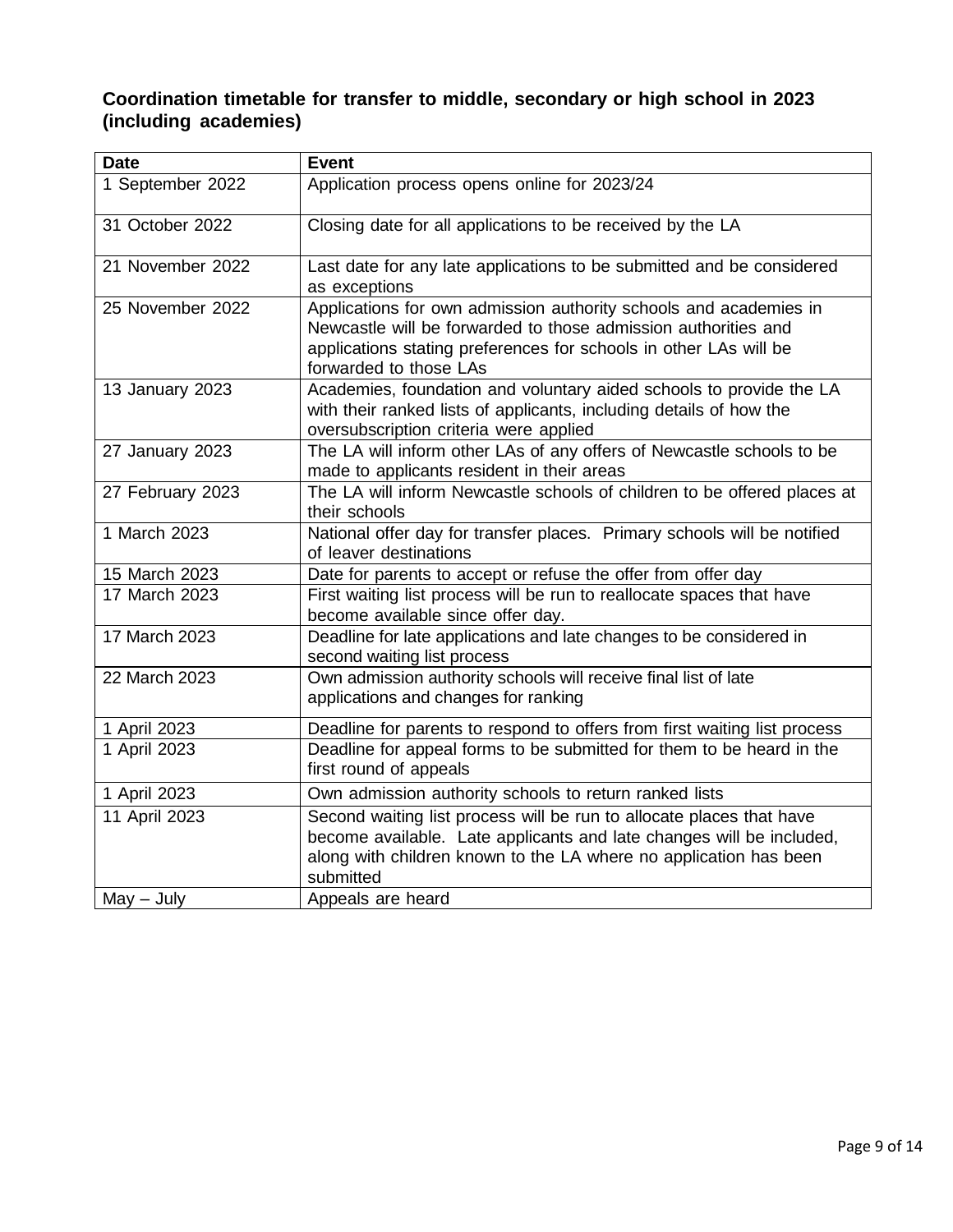# **Coordination timetable for reception places 2023**

| <b>Date</b>      | <b>Event</b>                                                                                                                                                                                                                       |
|------------------|------------------------------------------------------------------------------------------------------------------------------------------------------------------------------------------------------------------------------------|
| 1 September 2022 | Application process opens online for 2023/24                                                                                                                                                                                       |
| 15 January 2023  | Closing date for all application forms to be received by the LA                                                                                                                                                                    |
| 30 January 2023  | Last date for any late applications to be submitted and considered as<br>exceptions                                                                                                                                                |
| 3 February 2023  | Applications for own admission authority schools and academies in<br>Newcastle will be forwarded to those admission authorities and<br>applications stating preferences for schools in other LAs will be<br>forwarded to those LAs |
| 1 March 2023     | Academies, foundation and voluntary aided schools to provide the LA<br>with their ranked lists of applicants, including details of how the<br>oversubscription criteria were applied                                               |
| 9 March 2023     | The LA will inform other LAs of any offers of Newcastle schools to be<br>made to applicants resident in their areas                                                                                                                |
| 14 April 2023    | The LA will inform Newcastle schools of children to be offered places at<br>their schools                                                                                                                                          |
| 17 April 2023    | National offer day for places (next working day following 16 April)                                                                                                                                                                |
| 1 May 2023       | Date for parents to accept or refuse the offer from offer day                                                                                                                                                                      |
| 9 May 2023       | First waiting list process will be run to reallocate spaces that have<br>become available since offer day.                                                                                                                         |
| 11 May 2023      | Deadline for late applications and late changes to be considered in<br>second waiting list process                                                                                                                                 |
| 18 May 2023      | Own admission authority schools will receive final list of late<br>applications and changes for ranking                                                                                                                            |
| 18 May 2023      | Deadline for appeal forms to be submitted for them to be heard in the<br>first round of appeals                                                                                                                                    |
| 19 May 2023      | Deadline for parents to respond to offers from first waiting list process                                                                                                                                                          |
| 26 May 2023      | Own admission authority schools to return ranked lists                                                                                                                                                                             |
| 6 June 2023      | Second waiting list process will be run to allocate places that have<br>become available. Late applicants and late changes will be included,<br>along with children known to the LA where no application has been<br>submitted     |
| June/July        | Appeals are heard                                                                                                                                                                                                                  |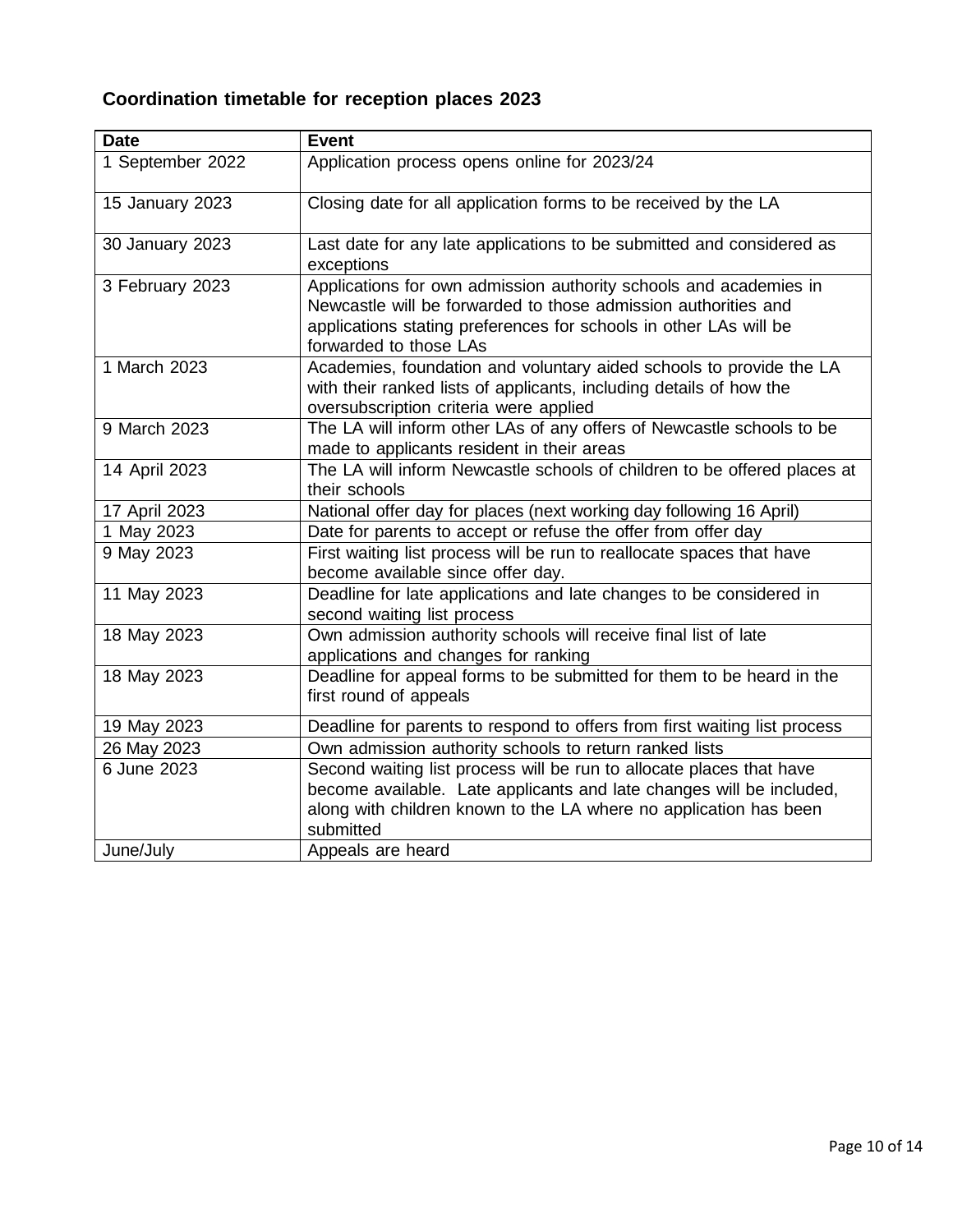**List of Newcastle schools covered by this scheme**

| בוטנ טו וזטאיטעסטווט טטווטטוס פראטוואז ווא אטווע |                            |                    |                                                                                |
|--------------------------------------------------|----------------------------|--------------------|--------------------------------------------------------------------------------|
| Name of school                                   | <b>Admission authority</b> | <b>School type</b> | <b>Admissions notes</b>                                                        |
| Archbishop Runcie C of E<br><b>First School</b>  | Governing Body             | Voluntary aided    |                                                                                |
| <b>Archibald First School</b>                    | Governing Body             | Foundation         | Applications for reception places are<br>ranked by LA on the school's behalf   |
| <b>Atkinson Road Primary</b><br>Academy          | Governing Body             | Academy            | Applications for reception places are<br>ranked by LA on the school's behalf   |
| Beech Hill Primary School                        | Governing Body             | Academy            | Applications for reception places are<br>ranked by LA on the school's behalf   |
| <b>Benfield School</b>                           | Governing Body             | Academy            | Applications for transfer places are<br>ranked by LA on the school's behalf    |
| Benton Park Primary School                       | Governing Body             | Foundation         | Applications for reception places are<br>ranked by LA on the school's behalf   |
| <b>Bridgewater School</b>                        | Governing Body             | Foundation         | Applications for reception places are<br>ranked by LA on the school's behalf   |
| <b>Broadway East First School</b>                | Governing Body             | Foundation         | Applications for reception places are<br>ranked by LA on the school's behalf   |
| Broadwood Primary School*                        | Governing Body             | Foundation         | Applications for reception places are<br>ranked by LA on the school's behalf   |
| <b>Brunton First School</b>                      | Governing Body             | Foundation         | Applications for reception places are<br>ranked by LA on the school's behalf   |
| <b>Byker Primary School</b>                      | Local authority            | Community          | Applications for reception places are<br>ranked by LA                          |
| <b>Callerton Academy</b>                         | Governing Body             | Academy            | Applications for transfer places are<br>ranked by LA on the school's behalf    |
| <b>Canning Street Primary</b><br>School          | Governing Body             | Foundation         | Applications for reception places are<br>ranked by LA on the school's behalf   |
| Central Walker C of E Primary<br>School          | Governing Body             | Academy            |                                                                                |
| <b>Cheviot Primary School</b>                    | Governing Body             | Academy            | Applications for reception places are<br>ranked by LA on the school's behalf   |
| Chillingham Road Primary<br>School               | Governing Body             | Foundation         | Applications for reception places are<br>ranked by LA on the school's behalf   |
| Christ Church C of E Primary                     | Governing Body             | Voluntary aided    |                                                                                |
| Cragside Primary School                          | Governing Body             | Foundation         | Applications for reception places are<br>ranked by LA on the school's behalf   |
| Dinnington First School                          | Governing Body             | Foundation         | Applications for reception places are<br>ranked by LA on the school's behalf   |
| English Martyrs' RC Primary                      | Governing Body             | Voluntary aided    |                                                                                |
| <b>Excelsior Academy</b>                         | Governing Body             | Academy            | Applications for coordinated places are<br>ranked by LA on the school's behalf |
| Farne Primary School                             | Governing Body             | Academy            | Applications for reception places are<br>ranked by LA on the school's behalf   |
| Gosforth Academy                                 | Governing Body             | Academy            | Applications for transfer places are<br>ranked by LA on the school's behalf    |
| <b>Gosforth Central Middle School</b>            | Governing Body             | Foundation         | Applications for transfer places are<br>ranked by LA on the school's behalf    |
| <b>Gosforth East Middle</b><br>School            | Governing Body             | Foundation         | Applications for transfer places are<br>ranked by LA on the school's behalf    |
| Gosforth Junior High Academy                     | Governing Body             | Academy            | Applications for transfer places are<br>ranked by LA on the school's behalf    |
| Gosforth Park First School                       | Governing Body             | Foundation         | Applications for reception places are<br>ranked by LA on the school's behalf   |
| <b>Grange First School</b>                       | Governing Body             | Foundation         | Applications for reception places are<br>ranked by LA on the school's behalf   |
| <b>Great Park Academy</b>                        | Governing Body             | Academy            | Applications for reception places are<br>ranked by LA on the school's behalf   |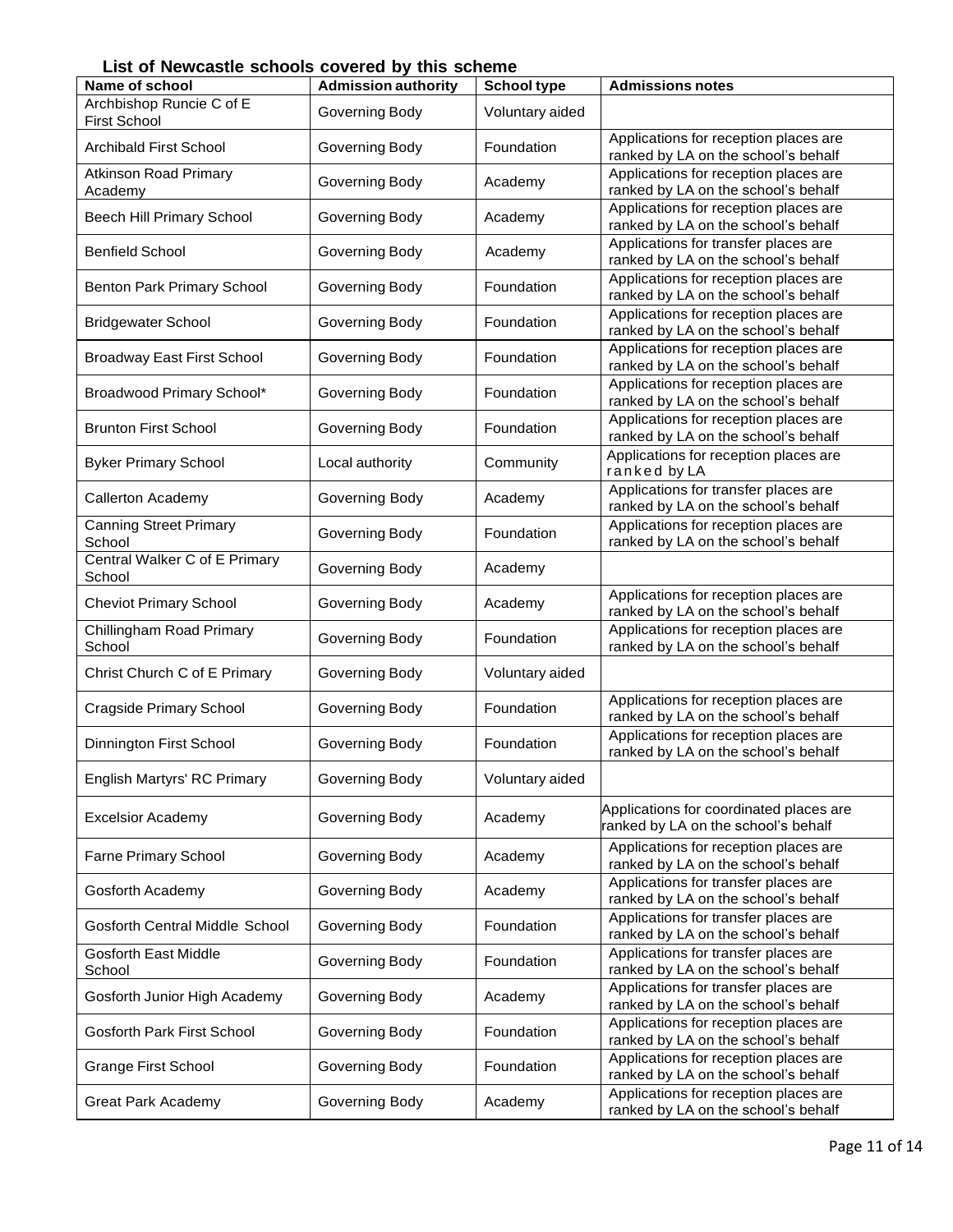| Name of school                              | <b>Admission authority</b> | <b>School type</b> | <b>Admissions notes</b>                                                      |
|---------------------------------------------|----------------------------|--------------------|------------------------------------------------------------------------------|
| Hawthorn Primary School                     | Governing Body             | Foundation         | Applications for reception places are<br>ranked by LA on the school's behalf |
| <b>Hilton Primary Academy</b>               | Governing Body             | Academy            | Applications for reception places are<br>ranked by LA on the school's behalf |
| Hotspur Primary School                      | Governing Body             | Foundation         | Applications for reception places are<br>ranked by LA on the school's behalf |
| Jesmond Park Academy                        | Governing Body             | Academy            | Applications for transfer places are<br>ranked by LA on the school's behalf  |
| Kenton Bar Primary School                   | Governing Body             | Academy            | Applications for reception places are<br>ranked by LA on the school's behalf |
| Kenton School                               | Governing Body             | Academy            | Applications for transfer places are<br>ranked by LA on the school's behalf  |
| Kingston Park Primary School                | Governing Body             | Academy            | Applications for reception places are<br>ranked by LA on the school's behalf |
| Knop Law Primary School                     | Governing Body             | Foundation         | Applications for reception places are ranked<br>by LA on the school's behalf |
| Lemington Riverside Primary<br>School       | Governing Body             | Foundation         | Applications for reception places are<br>ranked by LA on the school's behalf |
| Milecastle Primary School                   | Governing Body             | Foundation         | Applications for reception places are<br>ranked by LA on the school's behalf |
| <b>Moorside Community Primary</b><br>School | Local authority            | Foundation         | Applications for reception places are ranked<br>by LA on the school's behalf |
| Mountfield Primary School                   | Governing Body             | Academy            | Applications for reception places are<br>ranked by LA on the school's behalf |
| Newburn Manor Primary<br>School             | Governing Body             | Foundation         | Applications for reception places are<br>ranked by LA on the school's behalf |
| North Fawdon Primary School                 | Governing Body             | Academy            | Applications for reception places are<br>ranked by LA on the school's behalf |
| Our Lady and St Anne's RC<br>Primary        | Governing Body             | Academy            |                                                                              |
| Ravenswood Primary School                   | Governing Body             | Foundation         | Applications for reception places are<br>ranked by LA on the school's behalf |
| Regent Farm First School                    | Governing Body             | Foundation         | Applications for reception places are<br>ranked by LA on the school's behalf |
| Sacred Heart Catholic High<br>School        | Governing Body             | Academy            |                                                                              |
| Sacred Heart RC Primary                     | Governing Body             | Academy            |                                                                              |
| Simonside Primary School                    | Governing Body             | Foundation         | Applications for reception places are<br>ranked by LA on the school's behalf |
| South Gosforth First School                 | Governing Body             | Foundation         | Applications for reception places are<br>ranked by LA on the school's behalf |
| St Alban's RC Primary                       | Governing Body             | Academy            |                                                                              |
| St Bede's RC Primary                        | Governing Body             | Academy            |                                                                              |
| St Catherine's RC Primary                   | Governing Body             | Academy            |                                                                              |
| St Charles' RC Primary                      | Governing Body             | Academy            |                                                                              |
| St Cuthbert's Catholic High<br>School       | Governing Body             | Academy            |                                                                              |
| St Cuthbert's Catholic Primary<br>(Kenton)  | Governing Body             | Voluntary aided    |                                                                              |
| St Cuthbert's RC Primary<br>(Walbottle)     | Governing Body             | Academy            |                                                                              |
| St George's RC Primary                      | Governing Body             | Academy            |                                                                              |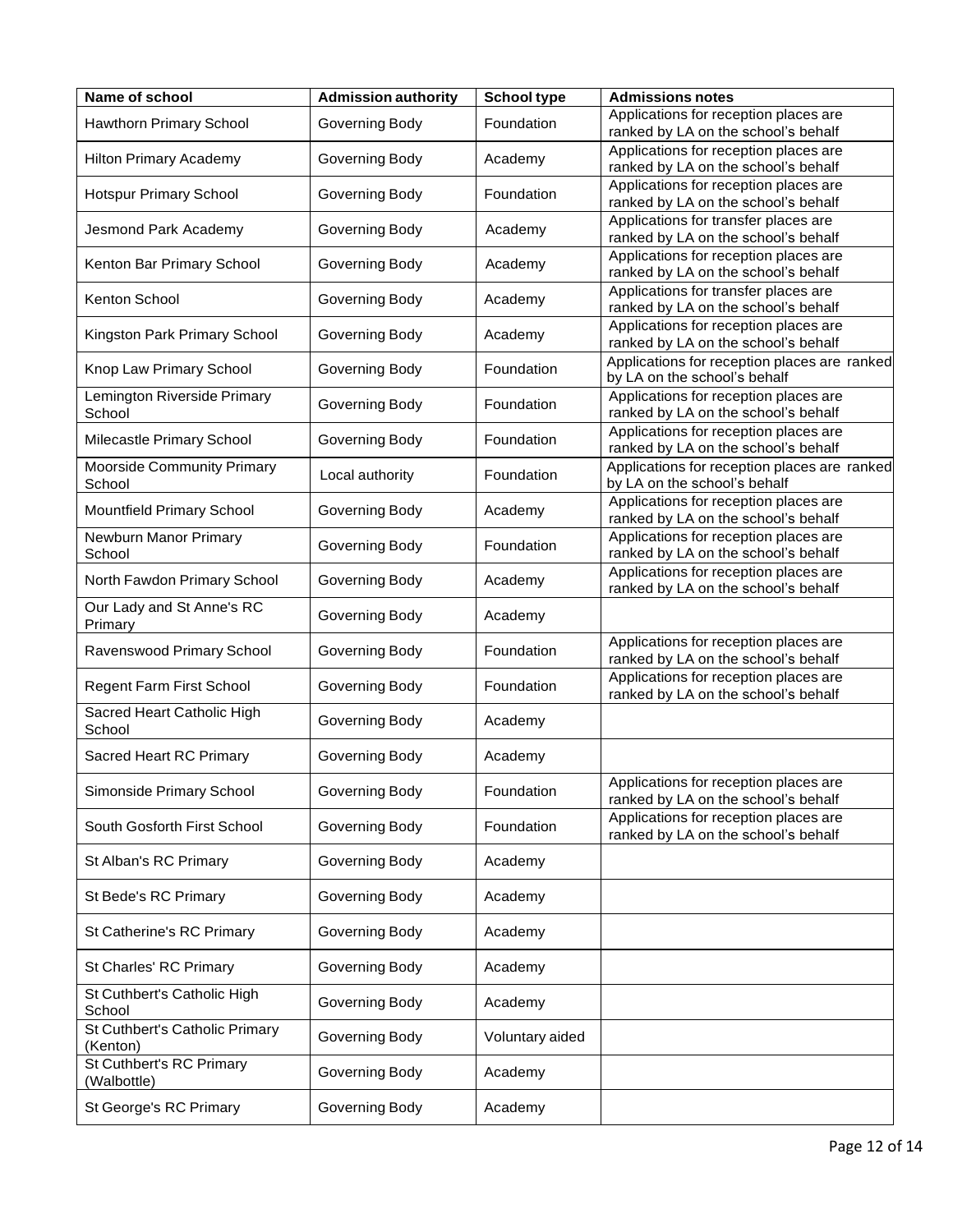| Name of school                             | <b>Admission authority</b> | <b>School type</b> | <b>Admissions notes</b>                                                      |
|--------------------------------------------|----------------------------|--------------------|------------------------------------------------------------------------------|
| St John Vianney RC Primary                 | Governing Body             | Voluntary aided    |                                                                              |
| St John's Primary School                   | Governing Body             | Foundation         | Applications for reception places are<br>ranked by LA on the school's behalf |
| St Joseph's RC Primary                     | Governing Body             | Academy            |                                                                              |
| St Lawrence's RC Primary                   | Governing Body             | Academy            |                                                                              |
| St Mark's RC Primary                       | Governing Body             | Academy            |                                                                              |
| St Mary's Catholic School                  | Governing Body             | Academy            |                                                                              |
| St Michael's RC Primary                    | Governing Body             | Academy            |                                                                              |
| St Oswald's Catholic Primary               | Governing Body             | Academy            |                                                                              |
| St Paul's C of E Primary                   | Governing Body             | Voluntary aided    |                                                                              |
| St Teresa's Catholic Primary               | Governing Body             | Academy            |                                                                              |
| St Vincent's RC Primary                    | Governing Body             | Voluntary aided    |                                                                              |
| Stocksfield Avenue Primary<br>School       | Governing Body             | Academy            | Applications for reception places are<br>ranked by LA on the school's behalf |
| <b>Studio West</b>                         | Governing Body             | Studio School      | Applications for transfer places are<br>ranked by LA on the school's behalf  |
| <b>Thomas Walling Primary</b><br>School    | Governing Body             | Academy            | Applications for transfer places are ranked<br>by LA on the school's behalf  |
| <b>Throckley Primary School</b>            | Governing Body             | Foundation         | Applications for reception places are<br>ranked by LA on the school's behalf |
| <b>Tyneview Primary School</b>             | Governing Body             | Academy            | Applications for reception places are<br>ranked by LA on the school's behalf |
| <b>Walbottle Academy</b>                   | Governing Body             | Academy            | Applications for reception places are ranked<br>by LA                        |
| <b>Walbottle Village Primary</b><br>School | Governing Body             | Academy            | Applications for reception places are<br>ranked by LA on the school's behalf |
| Walker Riverside Academy                   | Governing Body             | Academy            | Applications for transfer places are<br>ranked by LA on the school's behalf  |
| Walkergate Primary School                  | Governing Body             | Academy            | Applications for reception places are<br>ranked by LA on the school's behalf |
| <b>Waverley Primary School</b>             | Governing Body             | Foundation         | Applications for reception places are<br>ranked by LA on the school's behalf |
| Welbeck Academy                            | Governing Body             | Academy            | Applications for reception places are<br>ranked by LA on the school's behalf |
| <b>West Denton Primary School</b>          | Governing Body             | Foundation         | Applications for reception places are<br>ranked by LA on the school's behalf |
| West Jesmond Primary<br>School             | Governing Body             | Foundation         | Applications for reception places are<br>ranked by LA on the school's behalf |
| West Newcastle Academy                     | Governing Body             | Free school        |                                                                              |
| West Walker Primary School                 | Governing Body             | Academy            | Applications for reception places are<br>ranked by LA on the school's behalf |
| <b>Westerhope Primary School</b>           | Governing Body             | Foundation         | Applications for reception places are<br>ranked by LA on the school's behalf |
| Westgate Hill Primary School               | Local authority            | Academy            | Applications for reception places are ranked<br>by LA on the school's behalf |
| Wingrove Primary School                    | Governing Body             | Foundation         | Applications for reception places are<br>ranked by LA on the school's behalf |